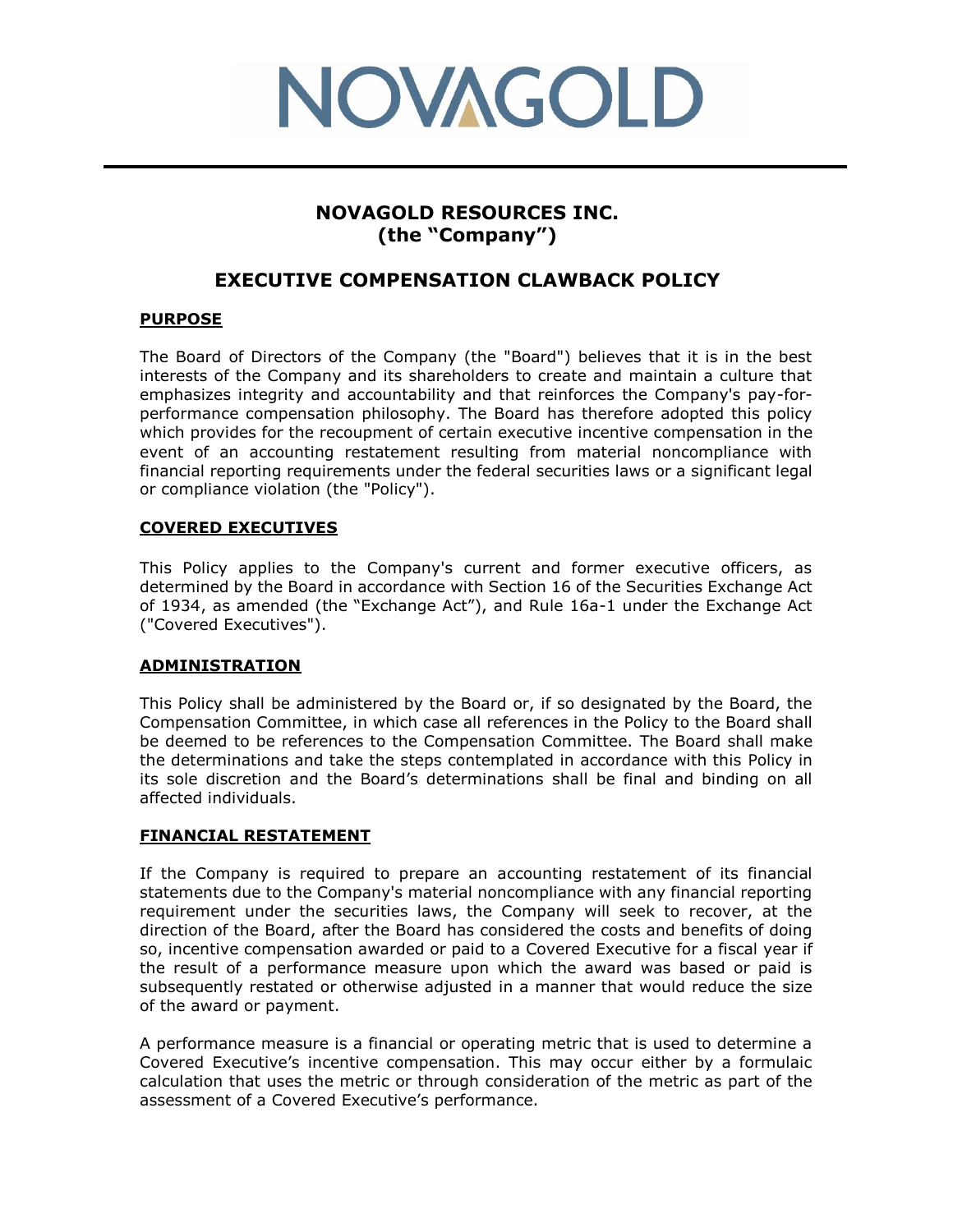Where the result of a performance measure is tied to compensation on a formulaic basis, the Company will seek to recover, at the direction of the Board, any amount awarded or paid in excess of the amount that would have been paid based on the correctly calculated performance measure result.

Where the result of the performance measure was considered in determining the incentive compensation awarded or paid, but the incentive compensation was not awarded or paid on a formulaic basis, the Company will seek to recover, at the direction of the Board, the amount, if any, by which the Board determines that the incentive compensation should be reduced.

Generally, the determination of financial or operating metric results occurs with the application of oversight and internal controls such that an error in determining a financial or operating metric should occur rarely. It is management's responsibility to advise the Board promptly if management learns that an erroneous result of a performance financial or operating metric was provided in connection with establishing a Covered Executive's incentive compensation. Management will provide the corrected result and supporting details. If the financial or operating metric was used in a formulaic calculation, the Board will be provided with a revised calculation where the recalculation would result in a lower incentive compensation award.

In exercising its business judgment under this policy, the Board may consider the relative significance of a financial or operating metric to the Company's business, the relative significance of the financial or operating metric as compared to other metrics or factors considered or used in establishing an incentive compensation award or payment amount, the size of any resulting adjustment to an incentive compensation award or payment, whether asserting a claim against the Covered Executive may violate applicable law or prejudice the Company's interests in any way, and any other factors it deems relevant to the determination.

#### **LEGAL AND COMPLIANCE VIOLATIONS**

If the Board determines that a Covered Executive committed a significant legal or compliance violation in connection with the Covered Executive's employment, including a violation of the Company's policies, the Company, at the direction of the Board, after the Board has considered the costs and benefits of doing so, may seek recovery of all or a portion of the incentive compensation: i) awarded to the Covered Executive for performance during a fiscal year(s), and/or ii) vested and paid to the Covered Executive during the fiscal year(s) in which the violation occurred.

In addition, the Company, at the direction of the Board, after the Board has considered the costs and benefits of doing so, may determine that any of the Covered Executive's unpaid or unvested incentive compensation has not been earned and must be forfeited.

Taking action as provided in this Policy shall not preclude the Company from also taking other action with respect to the Covered Executive, as determined by the Board, including any disciplinary action permitted for a violation of a Company policy.

The Company may seek recovery or forfeiture of incentive compensation as provided in this Policy even if the misconduct did not result in an incentive compensation award or payment greater than would have been awarded absent the significant legal or compliance violation.